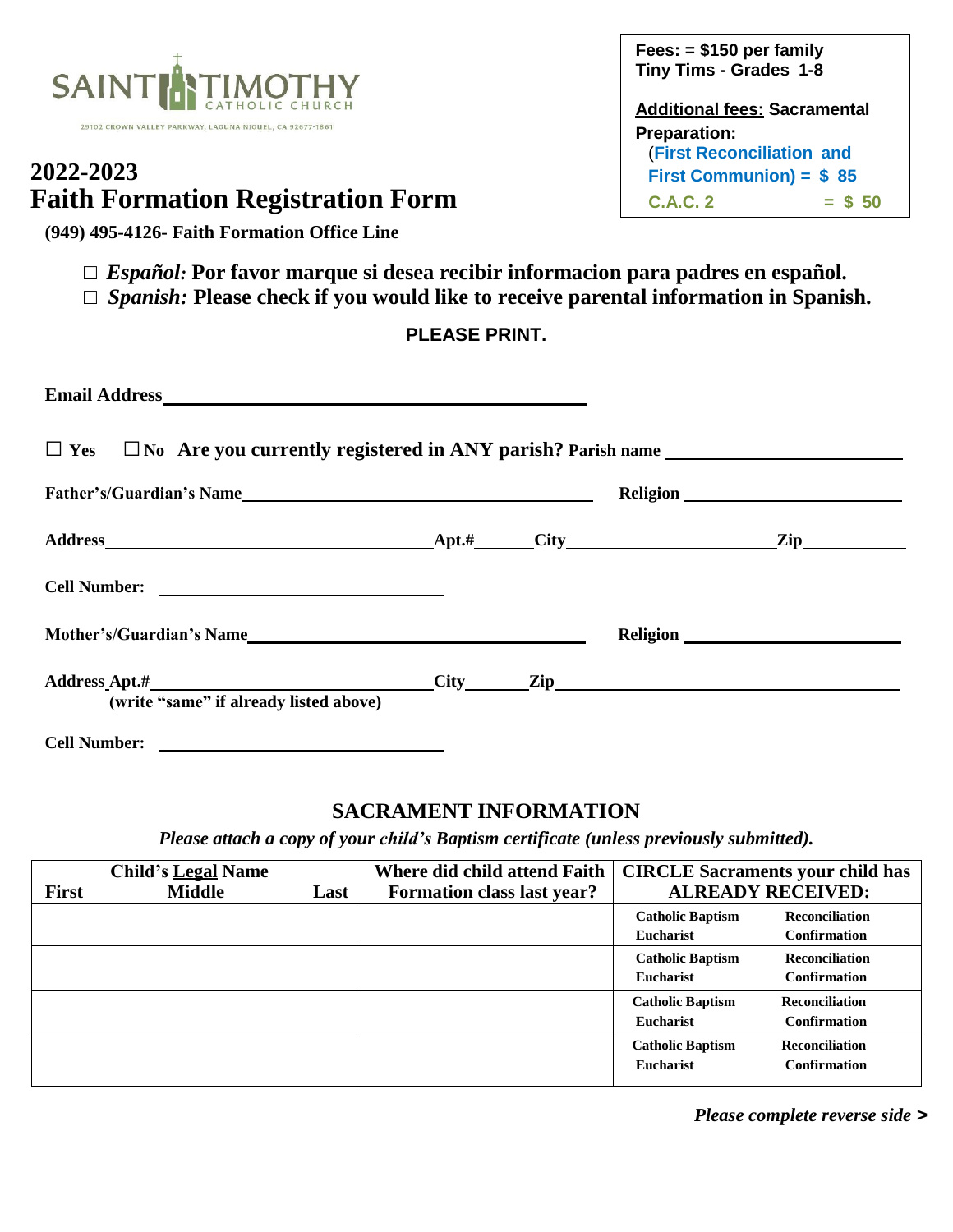*TINY TIMS (***Age 3 years (by September 1) through Kindergarten)** – Every other week class on Sundays during the 9 AM Mass & 11 AM Mass. Access to online curriculum and resources. Mark your preferred time.

| First | <b>Child's Legal Name</b><br>Last | <b>Sex</b><br>M/F | <b>Birth</b> | Date of $\left  \text{Pre-K } = 3/4 \right $<br>$K = 5/6$ | <b>9 AM</b> | <b>11 AM</b> |
|-------|-----------------------------------|-------------------|--------------|-----------------------------------------------------------|-------------|--------------|
|       |                                   |                   |              |                                                           |             |              |
|       |                                   |                   |              |                                                           |             |              |
|       |                                   |                   |              |                                                           |             |              |

*ELEMENTARY* (grades 1<sup>st</sup>-5<sup>th</sup>)- Every other week class. Access to online curriculum and resources. Mark your preferred time.

| First | <b>Child's Legal Name</b><br>Last | <b>Sex</b><br>M/F | Date of<br><b>Birth</b> | <b>Grade in Fall</b> | <b>Tuesday</b><br>4-5:30 PM | <b>Tuesday</b><br>6-7:30 PM | Wednesday<br>5:30-7 PM |
|-------|-----------------------------------|-------------------|-------------------------|----------------------|-----------------------------|-----------------------------|------------------------|
|       |                                   |                   |                         |                      |                             |                             |                        |
|       |                                   |                   |                         |                      |                             |                             |                        |
|       |                                   |                   |                         |                      |                             |                             |                        |

**C.L.U.B. 6-7-8 ( C**hrist **L**oves **U**nique **B**elievers) Middle School Program – Every other week class on Fridays from 6-7:30 PM. Access to online curriculum and resources.

|              | <b>Child's Legal Name</b> | <b>Sex</b> | Date of      |                      |
|--------------|---------------------------|------------|--------------|----------------------|
| <b>First</b> | Last                      | M/F        | <b>Birth</b> | <b>Grade in Fall</b> |
|              |                           |            |              |                      |
|              |                           |            |              |                      |
|              |                           |            |              |                      |
|              |                           |            |              |                      |

|                         | If separated or divorced, do you have sole or shared custody court papers? |                                                                                  |  | $\Box$ sole $\Box$   | shared |
|-------------------------|----------------------------------------------------------------------------|----------------------------------------------------------------------------------|--|----------------------|--------|
| Sacrament celebrations. |                                                                            | We ask this so that parents may make joint decisions about dates for classes and |  |                      |        |
|                         |                                                                            | Are you a foster parent to the children you are enrolling?                       |  | $\Box$ yes $\Box$ no |        |
|                         | Any additional comments or concerns:                                       | If you are enrolling adopted children, do you have final court documents?        |  | $\Box$ yes $\Box$ no |        |
|                         |                                                                            |                                                                                  |  |                      |        |
|                         |                                                                            | FOR OFFICE USE ONLY <b>EXAMPLE 2008</b>                                          |  |                      |        |
|                         |                                                                            | Tiny Tims Elementary C.L.U.B. 6-7-8 Reconciliation Eucharist CAC 2               |  |                      |        |
|                         |                                                                            | Total <b>Paid</b> Paid Date received Check # Cash                                |  |                      |        |
|                         |                                                                            |                                                                                  |  |                      |        |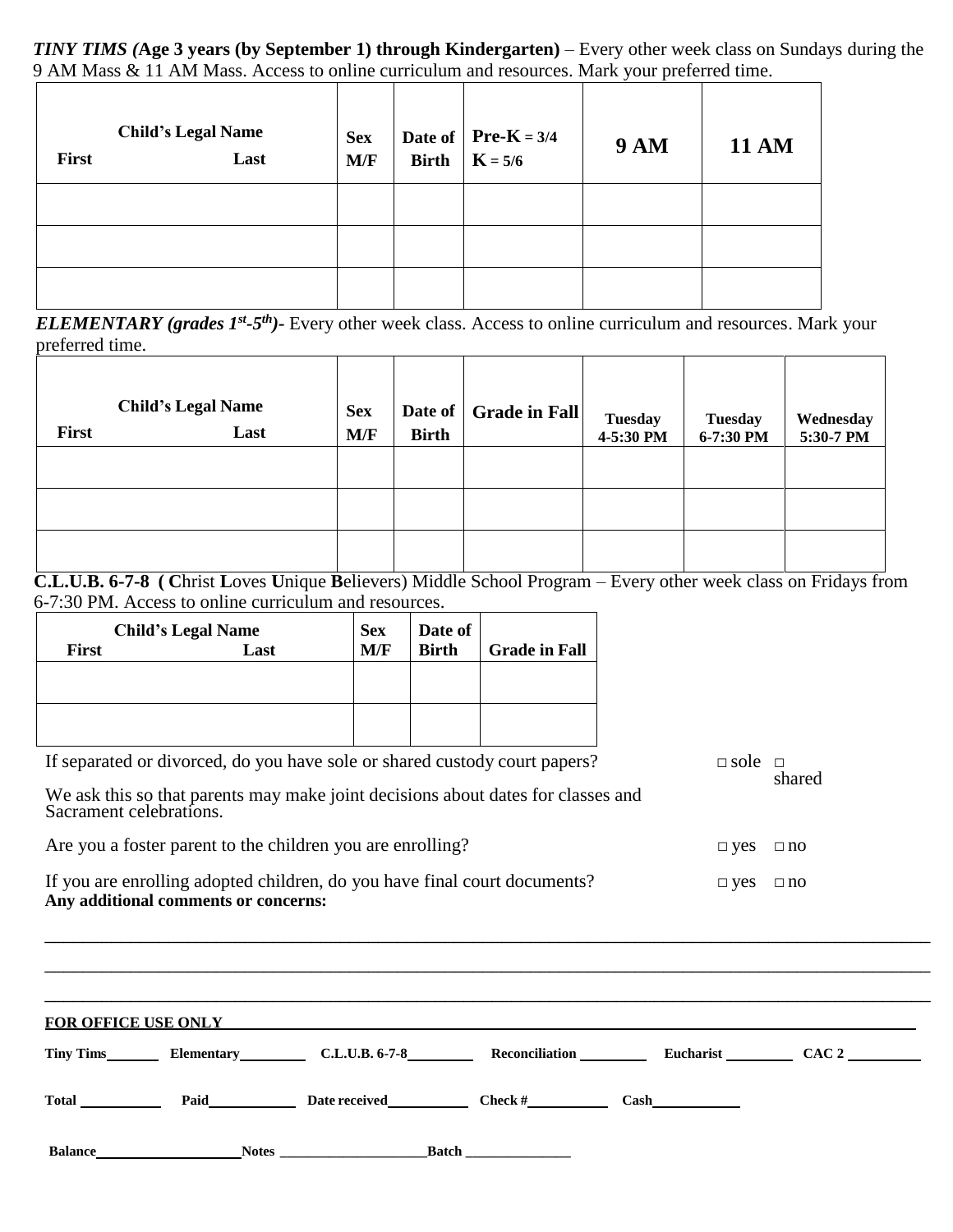**St. Timothy Catholic Community: Office of Faith Formation 29102 Crown Valley Parkway Laguna Niguel, CA 92677**



*Minor Permission & Release Form* **Location: ON AND OFF CAMPUS - Classes & Events Dates: September 2022 – June 2023**

**List ALL Minors' FULL Names**:**\_\_\_\_\_\_\_\_\_\_\_\_\_\_\_\_\_\_\_\_\_\_\_\_\_\_\_\_\_\_\_\_\_\_\_\_\_\_\_\_\_\_\_\_\_\_\_\_\_\_\_\_\_\_\_\_\_\_\_\_\_\_**

**LOCAL Emergency Contact** *OTHER THAN PARENT***:**

**Name:\_\_\_\_\_\_\_\_\_\_\_\_\_\_\_\_\_\_\_\_\_\_\_\_\_\_\_\_\_\_\_Phone:\_\_\_\_\_\_\_\_\_\_\_\_\_\_\_\_\_\_\_\_**

**Cell:\_\_\_\_\_\_\_\_\_\_\_\_\_\_\_\_\_\_\_\_**

**Address: Relationship:**

#### **Please initial each line below:**

\_\_\_\_\_\_I, the Parent (guardian) of the above named child, hereby give my permission for his/her participation in the above named activities. I agree to direct my child to cooperate and conform with directions and instructions of parish, school or diocesan personnel responsiblefor these Activities.

As a condition of my child being allowed to do so, I hereby release and discharge the Diocese of Orange, its constituent organizations, including but not limited to The Roman Catholic Bishop of Orange, a Corporation Sole, and their officers, employees and volunteersfrom any and all claims for personal injuries or property damage that (s)he may suffer as a result of his/her participation in the activity described above, whether or not such injuries or damage are caused by the negligence, active or passive, of any of the entities, individuals named or described above.

\_\_\_\_\_\_I agree that in the event my child is injured as a result of his/her participation in the above named activities, including transportation to and from these activities, whether or not causedby the negligence, active or passive, of the parish, school, or diocesan youth activities program, or any of its agents or employees, recourse for the payment of any resulting hospital, medical, dental treatment or related costs and expenses will be first be had againstany accident, hospital, medical or dental insurance, or any available benefit plan of mine or my spouse. I am not aware of any medical condition of my child which would render it inappropriate for him, her to participate in any activity.

**\_\_\_\_\_\_I hereby authorize the making of photographs, motion pictures, website, video tapes, recordings, or other memorializing of said event and my child's participation therein, and the publication and duplication or other use thereof. Although photos and videosmay be published, I understand that the children's names are not included. I hereby waive any right to compensation or any right that I otherwise might have to limit or tocontrol such making or use.**

**\_\_\_\_\_\_**I hereby give permission to the physician, nurse, dentist or licensed care staff selected by the supervisory personnel then present to render medical, dental or other appropriate treatment deemed necessary and appropriate by the physician, nurse, dentist or licensedcare staff.

### **COVID-19 PASSIVE & ACTIVE SCREENING**

I/we agree to check our own and our above-named minor participant's temperatures before coming to the parish to ensure they are below 100.4 degrees Fahrenheit, observe for symptoms outlined by public health officials, and stay at home if symptoms are present consistent with covid-19 or close contact with a person diagnosed with covid-19 has occurred.

When on campus, I/we and our above-named minor participant agree to wash or sanitize hands upon entering campus, and to not bring or share outside food/drink.

### **Parent/Guardian's Signature: \_\_\_\_\_\_\_\_\_\_\_\_\_\_\_\_\_\_\_\_\_\_\_\_\_\_\_\_\_\_\_\_\_\_\_\_\_\_ Date: \_\_\_\_\_\_\_\_\_\_**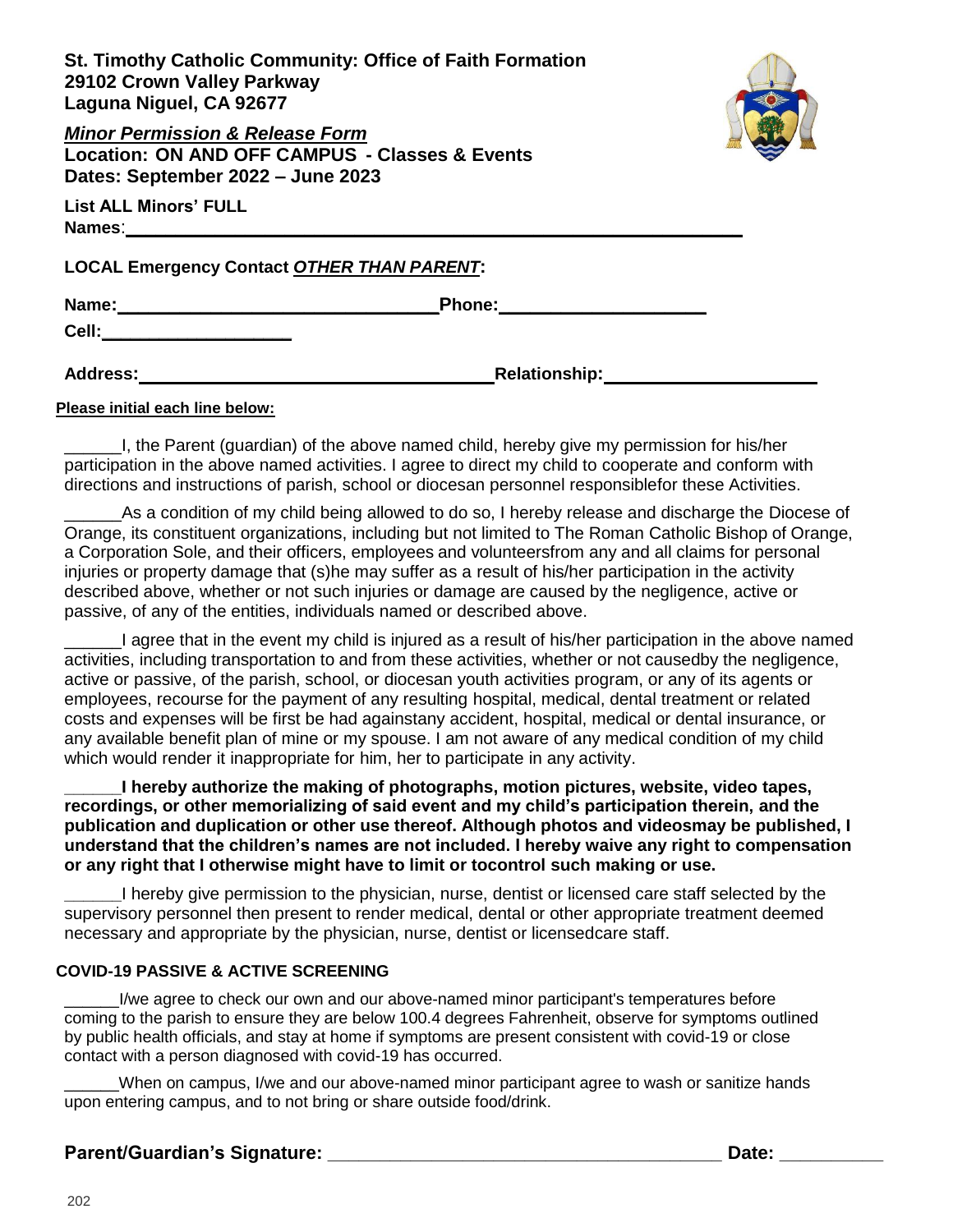

#### **Diocese of Orange Digital Evangelization Consent & Liability Release Form**

*Parish program(s) are providing digital programming and content for its participants, through which staff will facilitate program activities through online platforms. The program(s) will use software, tools and applications provided by third-parties that participants, parents/legal guardians, volunteers and/or staff will access via the internet and use for purposes of communication and programming and potential content creation. This Form provides your consent and release for your child to participate in the program(s) and utilize these online applications for distance-based, digital program purposes only.* 

*Please be aware that each application collects different information about its users and has its own privacy terms and conditions to which members must adhere and which parish or diocese cannot control or assume responsibility. Please review these carefullybefore registering your child. Our commitment to keeping the children and youth we serve safe is always our number one priority. To that end, we will actively monitor participant activity. All online activities contemplated hereunder must also comply with the Diocese of Orange Technology Guidelines including the Code of Conduct, Policy Against Sexual Misconduct and the Diocese of Orange IT Policy.*

### **INFORMATION Needed for Learning Platform (MARTHA)**

PARENT NAME: THONE: THONE:

PARENT EMAIL (USED FOR USERNAME): \_\_\_\_\_\_\_\_\_\_\_\_\_\_\_\_\_\_\_\_\_\_\_\_\_\_\_\_\_\_\_\_\_\_\_\_\_\_\_\_\_\_\_\_\_\_\_\_\_\_

I, \_\_\_\_\_\_\_\_\_\_\_\_\_\_\_\_\_\_\_\_\_\_\_\_\_\_\_\_\_\_\_\_\_\_\_\_\_\_\_\_\_\_\_\_\_\_\_\_\_\_**Parent(s) or Guardian(s) Name(s)**

grant permission for my child, \_\_\_\_\_\_\_\_\_\_\_\_\_\_\_\_\_\_\_\_\_\_\_\_\_\_\_\_\_\_\_\_\_\_\_\_\_\_\_\_**Children's Names** to participate fully in any and all digital evangelization efforts, unless stated otherwise on t h e p r e v i o us page. These efforts, events and activities will take place under the guidance and direction of school/parish/diocesan employees and/or volunteers from

### **Please initial each line below:**

\_\_\_\_\_\_I am aware of the Technology Guidelines for the Diocese of Orange, including the Code of Conduct, *Policy Against Sexual Misconduct.*

\_\_\_\_\_\_I understand that I will have access to everything provided to my child and be made aware of how social media is being used, be told how to access the sites, and be given the opportunity to be copied on all material sent to my child via social networking, including text messages.

\_\_\_\_\_\_I authorize and consent to staff or other leaders of the parish to communicate with my child electronically, including via social media, text, email, phone and video conferencing tools (e.g. Zoom) in accordance with the program(s).

I understand, however, that it may not be possible to recall any work, photos or videos that have been published as part of theprogram(s) prior to receipt of my written rescission.

I have read this Consent and Release Form and have had the opportunity to consider its terms and understand them. I verifythat I have read and voluntarily agree to the terms and conditions set out in this Consent and Release Form.

\_\_\_\_\_\_I further hereby hold harmless, release and forever discharge the Diocese of Orange and its employees, agents, licensees and legal representatives from, and shall indemnify them against, all claims, demands, and causes of action which I, my heirs, representatives, executors, administrators or any other person(s) acting on my behalf or on behalf of my estate have or may have by reason of my child's participation in the program(s) and through my authorization, consent and release herein.

By signing this form and filling out my full address and city, I am stating that I have read this Consent and Release Form, I fully understand it, and I voluntarily agree to be bound by its terms. I represent and certify that I am the parent or legal guardian of the minor.

| <b>Parent Signature:</b> | Date: |
|--------------------------|-------|
| <b>Parent Signature:</b> | Date: |